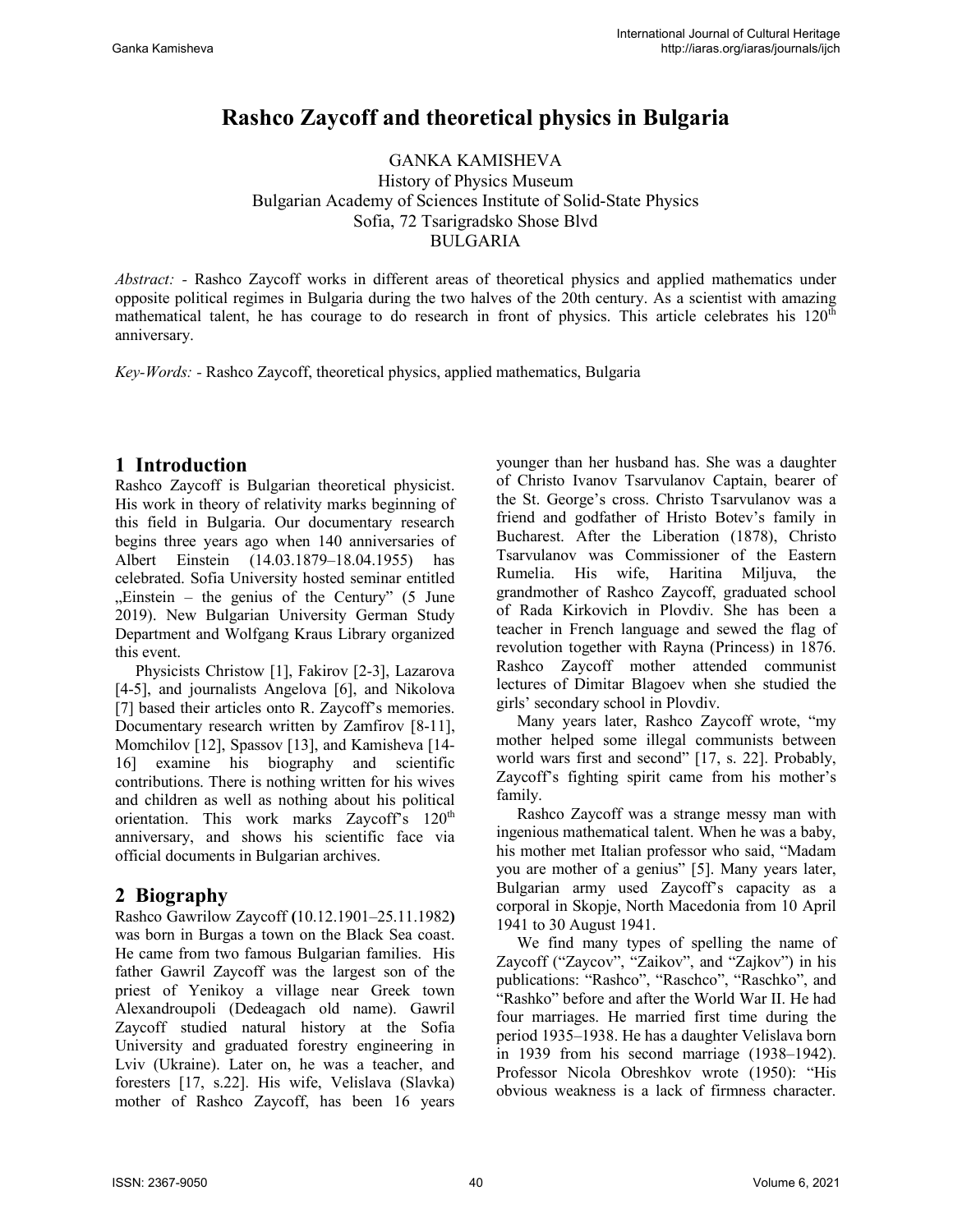He is third time married and this is due to easy way he enters into matrimony" [17, s. 88].

His third wife, Bonka Josifova Zaykova has been 9 years younger than her husband has. They met each other and married in Botevgrad where he was a teacher and she was a court secretary. Later on, Bonka Zaykova worked in Sofia Regional Court. They have a daughter Violeta (1946). Bonka passed away on 20 December 1960. In 1966, Milka Spassova Zaykova became his fourth wife.

Rashco Zaycoff chose physics for his research area independently. The reason is his international experience. He lived in Austria (1918–1919; 1926– 1927), and Germany (1922–1924; 1926–1928; 1933–1935; 1942–1944). Zaycoff traveled to Netherlands (1924), North Macedonia (1924; 1941), Turkеy (1925), Czech Republic (1927), Hungary (1927), Romania (1927), Serbia (1927), United Kingdom (1937), and France (1937) [17, s. 6]. He spoke seven languages: German and English good; French and Russian on average level; Turkish, Greek and Italian slightly.

Rashco Zaycoff was a member of Bulgarian Communist Party for a short time (1944–1945). He was a member of Bulgarian Physics and Mathematics Society from 1 January 1946, Union of Scientist from 27.11.1947, Common Workers Trade Union from 01.03.1947, Bulgaria-Russian Society (1947–1953), Voluntary Organization for Defense Assistants (1952), Bulgarian Red Cross (1952), and Fatherland Front in Sofia Kolarov Quarter (29.03.1948–01.09.1961), and Sofia Lenin Quarter from 01.09.1961. At that time, he headed a group and gave lectures about Russia [17, s. 5].

#### **2.1 Education and specialization**

Although, Rashco Zaycoff studied abroad one professional school and two prestigious universities, he graduated secondary school and university in Sofia. He studied primary school in his native town Burgas. After that, he was a student in a Moravian Military College with Austrian grant. Some years later (1918–1919), he returned in Sofia and finished secondary school (1921) [1].

Rashco Zaycoff wrote down mathematics and physics at the Sofia University and became a member of the students' academic society for physics and mathematics (1921–1922). From the next year, he studied mathematics at the universities of Gottingen (1922–1923) and Berlin (1923–1925). He was a member of National Student Organization (1923–1924), and Physics and Mathematics Society (1924–1925) in Berlin [17, s. 5].

Zaycoff met Albert Einstein in 1923. At the University of Berlin, he attended lectures of Einstein about "Chosen chapters of theoretical physics". Einstein noticed youngest student and their friendship continued up to the World War Second.

May be, Zaycoff's mother helped communists because police arrested Rashco Zaycoff after the attack in the St. Sunday Church (16 April 1925). During the next months (01.06.1925–01.10.1925), Rashco Zaycoff and his father immigrated to Istanbul where he wrote his first article "Hilbert-Noether theorem application to the affine field theory". He sent it to Einstein for publication in the Mathematische Analen (1926).

Einstein used this article to show talent of Bulgarian student. Humboldt foundation gave a grant to Rashco Zaycoff for theoretical physics specialization in Berlin (1926–1927). After that, Zaycoff returned to Sofia University and graduated physics (1928).

#### **2.2 Zaycoff for Einstein**

On the end of his life, Rashco Zaycoff wrote "Memories about Albert Einstein" [18]. In this book, Zaycoff said, "Einstein appreciated my scientific results best" [17, s. 59]. About the subject of his work at that time, Zaycoff wrote (1966): "I had a rare fortune to do research near Einstein in Berlin during 1926-1927. The problem I worked on is how to eliminate dualism ... [in] Riemann-Einstein four-dimensional space-time … Theory of relativity has created by Einstein together with Grossman. It has developed by successors David Hilbert, Hermann Weyl, Arthur Eddington, Max von Laue, Max Born, Vladimir Fock, Dmitri Ivanenko, Leopold Infeld, Benesh Hoffman, Bartel Leendert van der Waerden, Luther Eisenhart, Aleksei Petrov, Hugo Tetrode, Cornelius Lanczos, and my modest person. This theory is far away to be finished yet" [19].

#### **2.3 Sofia University assistant professor**

Scientific carrier of Rashco Zaycoff started at the Physics Institute of the Sofia University. He was assistant professor of physics (31.03.1928– 15.05.1930). A year later (12.11.1929), he made a request "to be appointed as a private professor on mathematical physics". All professors of physics and mathematics transferred between them responsibility to make a decision (like a hot potato). Faculty asks, "Is there any need similar private professorship to be created" [20, s. 36-36]. Institute of physics director, Alexandar Christoff, offers (03.12.1929): "Zaycoff publications to be reviewed by Professor Maneff (from physics point of view), and by some mathematician about their mathematical point of view" [20, s. 38]. Arkadi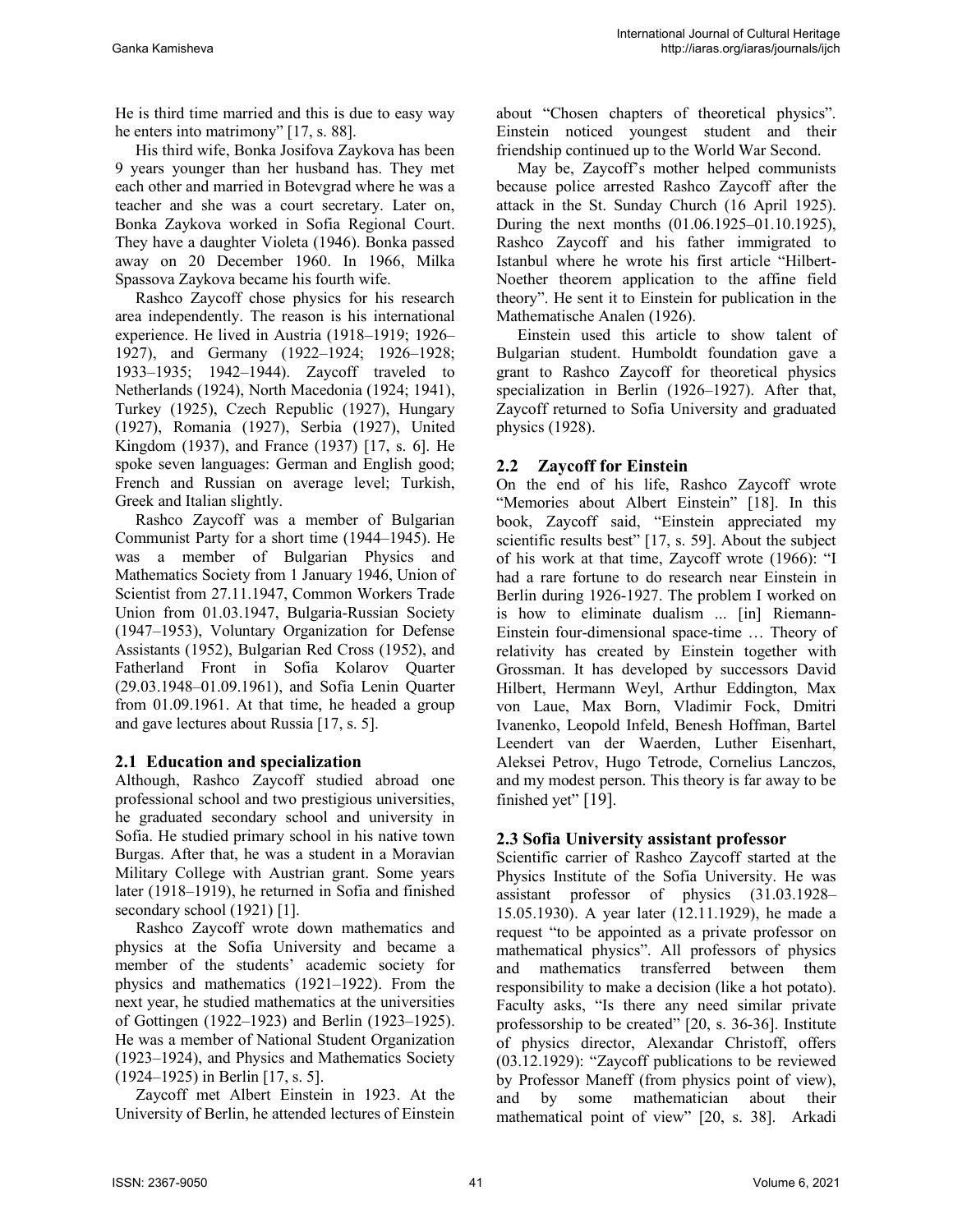Stoyanov, Institute of mathematics director, said: "It is Professor Maneff's competency to review Zaycoff's publications" [20, s. 39-40]. Faculty Counsel stick his old decision. Professor Ljubomir Tchakaloff has chosen "to give mathematical evaluation for Zaycoff's publications" [20, s. 40]. His answer (16.01.1930) is, "Zaycoff's publications are in an area far away from mine" [20, s. 41]. The question has been coming back in the Institute of physics. Its director, Alexandar Christoff reported (29.04.1930): "There is no need of similar private chair" [20, s. 57]. Historical reason for this decision is due to the University law. Every scientific area had only one chair and only one university professor from the Sofia University creation (1888) up to 1945. The request of assistant Zaycoff to be private professor of mathematical physics finished with his elimination from the Sofia University since 15 May 1930 [20, s. 76].

The next step of R. Zaycoff was to take part in the theoretical physics professorship competition. He attended two times in this competition (1930 and 1935). During the first competition, he filled and presented his documents, but took them back because his family was under pressure. Faculty Counsel reviewed Zaycoff's publications nevertheless. Professor Kyrill Popoff and Nicola Obreshkov gave negative reviews for Rashco Zaycoff' results.

#### **2.4 Einstein for Zaycoff**

Einstein said in a letter to Professor Obreshkov (6 January 1931): "Mr. Zaycoff has depth knowledge in mathematical physics. He shows independently developed ideas. His publications are little careless and uncritical. I would not give him a professorship in the beginning, but I will provide him possibility to work. May be, something will come out of him" [10].

### **2.5 Teacher**

Rashco Zaycoff was a teacher in Sofia (16.05.1930– 30.05.1933), Pavlikeni (04.11.1940–30.09.1942), and Botevgrad (15.09.1944–15.09.1946). He was a member of Bulgarian Teachers Society [17, s. 9].

#### **2.6 Experience**

In Germany, Rashco Zaycoff worked in Siemen's factories two times (1933–1935, and 1942–1944). During the second of those periods, he wrote many review articles for Italian, German, and French magazines.

In Bulgaria, Rashco Zaycoff worked in the Institute for Economic Research (01.01.1935– 22.02.1940). It was the Sofia University Institute "headed by Professor Anderson – white guard" at that time [17, s. 101]. Nicola Obreshkov wrote (1950): "In Sofia, Rockefeller foundation and some banks created Institute for conjectural statistical research. Prof. Anderson became its director. He came from Russia, where he was professor of statistics in Sankt-Petersburg … Zaycoff had appointment in this Institute. For a short time, he oriented in mathematical statistics due to his brightness, and became a competent researcher. Moreover, he published some scientific articles in the Institute journal. Soon, he has expelled from the Institute because of a women's story. Zaycoff told me he would make a report against Anderson at the Police. After that, Professor Anderson went to Germany, and got a professorship position" [17, s. 88].

Police arrested Zaycoff for the second time (1940). The reason was that he charged espionage against Institute director Oskar Anderson (02.08.1887–12.02.1960).

After the World War Second, Rashco Zaycoff worked in the State Insurance Institute, economic management surveying section as an advisor instructor, first category (12.12.1946–02.12.1953). His boss Grozdanov wrote for him (05.12.1950), "he is suitable for the position he occupies, but he has intolerable character" [17, s. 97].

Magda Dimitrova Teneva, clerk in the same office, wrote (15.05.1950): "Zaycoff is an egoist, brutal, unscrupulous, and irresponsible in his actions. He put his ego in the foreground always. His discipline is lacking. In that reason, he has a separate room. He works independently and does not transfer his experience and knowledge. He uses foreign literature (German, French, and American). Recently, he starts to use Soviet authors as Konshin. His results are practically useless" [17, s. 87].

From 1 January 1951 to 31 May 1951, Rashco Zaycoff gave good "qualitative and quantitative" decisions for several transportation rates, insurance funds, and seismic risks [17, s. 97]. After that, State Insurance Institute evaluated him more positively: (1951) "It is difficult for him to work in collective" [17, s. 98]; (1952) "We find his discipline improved for some time. He makes endeavor but remains eccentric man yet" [17, s. 99]; (1953) "He has highly esteemed because of his huge theoretical knowledge in the area of mathematics and physics …. He has theoretical skills and apply them in insurance, but tasks have not elaborated practically. He is a poor organizer and manager. He has not communication skills to work with people" [17, s. 101]. Zaycoff leaved State Insurance Institute by order 2054 from 02.12.1953. In the same day,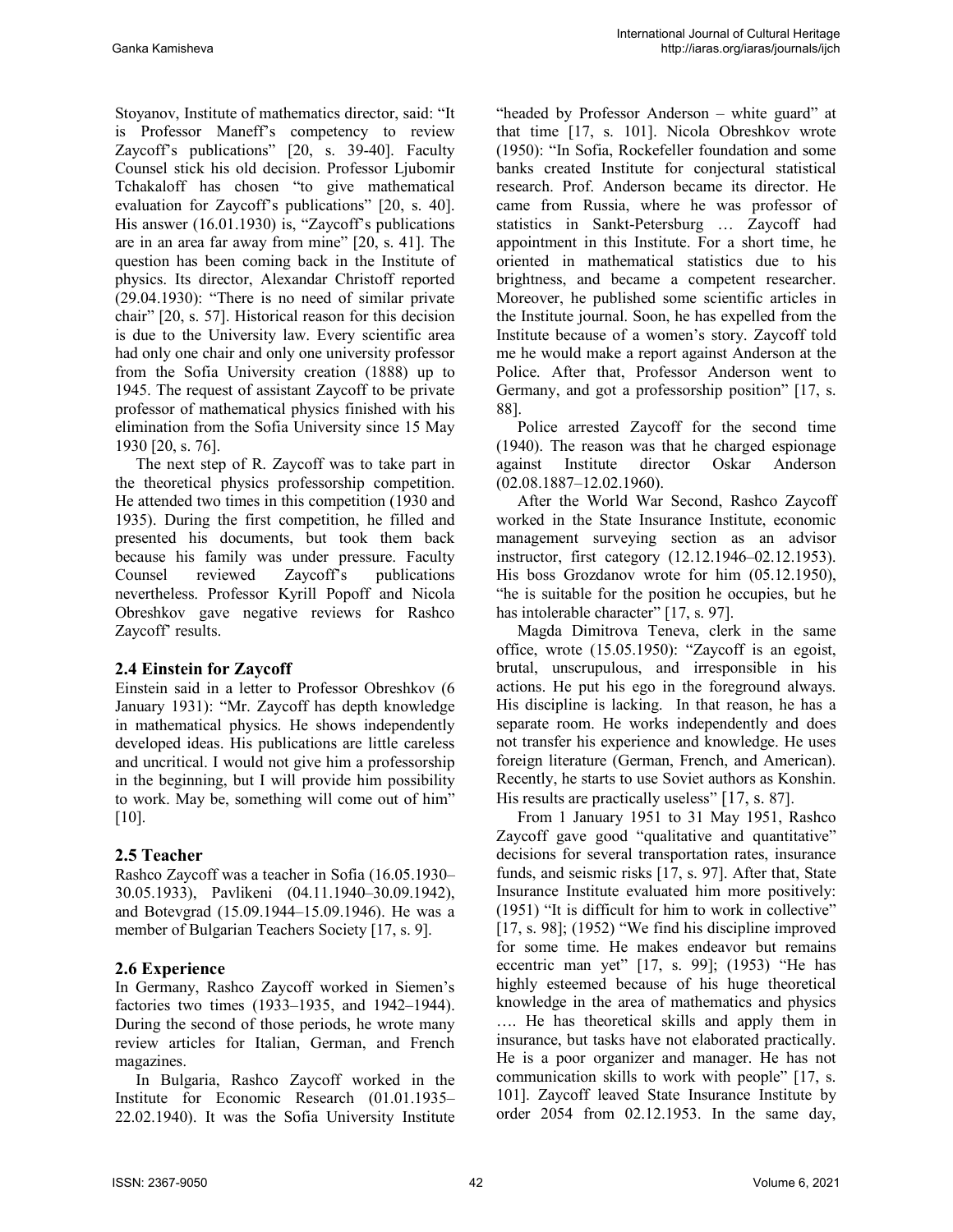Bulgarian Academy of Sciences appointed him as associate professor.

In the beginning of 1950s, Rashco Zaycoff became a member of editorial board at the Bulgarian Academy of Sciences. They must prepare tables of mortality in Bulgaria. The project stopped because Zaycoff has squabbled with another member (Michajlowski).

#### **2.7 International cooperation**

Bulgarian Statistical Institute sent Rashco Zaycoff for research in London (1937). On the return away, he stopped in France. He had scientific trips in Czech Republic for 17 day (from 21 November 1955), and Dubna for a specialization (1958) and to take part in a conference (1964).

#### **2.8 Scientific positions**

Georgi Nadjakov support has crucial role for Zaycoff's scientific career. Assen Datzeff became corresponding member of the Bulgarian Academy of Sciences (1951). He created a new theoretical section in the BAS Institute of Physics. Rashco Zaycoff (04.12.1953–01.09.1961) and Nikola Kalitzin (01.12.1918–10.08.1970) are first associate professors in this theoretical physics section. According Institute of Physics Bulletin, published from 1950 to 1973, Rashco Zaycoff wrote in the area of relativity in the beginning (1953–1955).

He worked together with Christo Yankow Christow (12.06.1915–20.03.1990), Vasil Christow (02.10.1922–05.08.1999), and Ivan Todorov in the theoretical physics section of BAS Institute of Physics (1955–1963). In 1958, Rashco Zaycoff, Vasil Christow, and Ivan Todorov specialized in Dubna (Russia). They worked on quantum field theory, theory of particle physics, and nuclear theory at the Russian Joint Institute for Nuclear Research.

Rashco Zaycoff became full professor of theoretical physics (01.09.1961). He was deputy director of the theoretical physics section from 1968 to 1971. He went on pension in 1972, but worked in the BAS Institute for Nuclear Research and Nuclear Energy during the next two years [21].

Vasil Christow, as a communist secretary at the BAS Institute of Physics wrote, Rashco Zaycoff "has not to be trusted politically. He is inconvenient for secret mission … He is slave to his emotions and fall into extremes often" [17, s. 107]. Assen Datzeff gave the next evaluation (30 May 1950), Rashco Zaycoff "is in the clouds a little, he is unrealistic ... [and] ... unsuitable for practical leadership position … He has quite good mathematical knowledge, and efficiency. His work has rather formal character"

[17, s. 91]. Director of BAS Institute of Physics Georgi Nadjakov determined (29 March 1960) Rashco Zaycoff as an "eminent authority in theoretical physics with excellent mathematical practice" [17, s. 107-107].

#### **2.9 Awards**

Rashco Zaycoff has six medals: 1) "Kirill and Methodius" first degree (1968); 2) "Bulgarian Academy of Sciences  $100<sup>th</sup>$  anniversary" (1969); 3) "Soviet authority  $25<sup>th</sup>$  anniversary" (1969); 4) "Red flag" (Decree 1059 from 9 December 1971); 5) "Bulgarian Academy of Sciences distinction" (1971); and 6) "Union of Scientists in Bulgaria distinction" (1971). The Scientific Counsel of the BAS Institute of Physics nominated Rashco Zaycoff for corresponding member without success (1956).

Rashco Zaycoff became scientist independently. In this paper, we will try to understand what his scientific results depend on.

# **3 Scientific results**

Investigations of Rashco Zaycoff are in applied mathematics and theoretical physics. His publications are in four areas. 1) "Theory of general relativity and its application in the quantum theory" – 12 articles in Bulgaria and 21 abroad. 2) Quantum mechanics, quantum field theory and theory of nuclear physics – 20 articles in Bulgaria and 12 abroad. 3) "Astronomy, dynamical geology, demography and paleoanthropology, geochronology" – 9 articles in Bulgaria. 4) "Theory of probability, mathematical statistics and their applications" – 22 articles in Bulgaria. He gave 12 scientific reports and about 20 popular lectures in philosophy of physics [17, s. 113-114].

Rashco Zaycoff has 76 articles and 4 books [22- 25]. He wrote in German language only (1925– 1933). He wrote his articles in Bulgarian language in the second part of 20-century mainly. A very small number of his publications are in English and Russian language [1].

Together with Docho Fakirov, he edited the book "Multitemporal theory of relativity" [26]. Rashco Zaycoff mentioned, that he has two books in preparation 7 months before his death (20 March 1981), "Self-coordination mega cosmology" with volume 80 pages, and "Multidimensional distribution of Pearson" with volume 60 pages. No other sources have found for these books [17, s. 114].

Rashco Zaycoff wrote (20 March 1981) that he supervised 60 dissertations during the second half of  $20<sup>th</sup>$  century. He pointed that he prepared "520"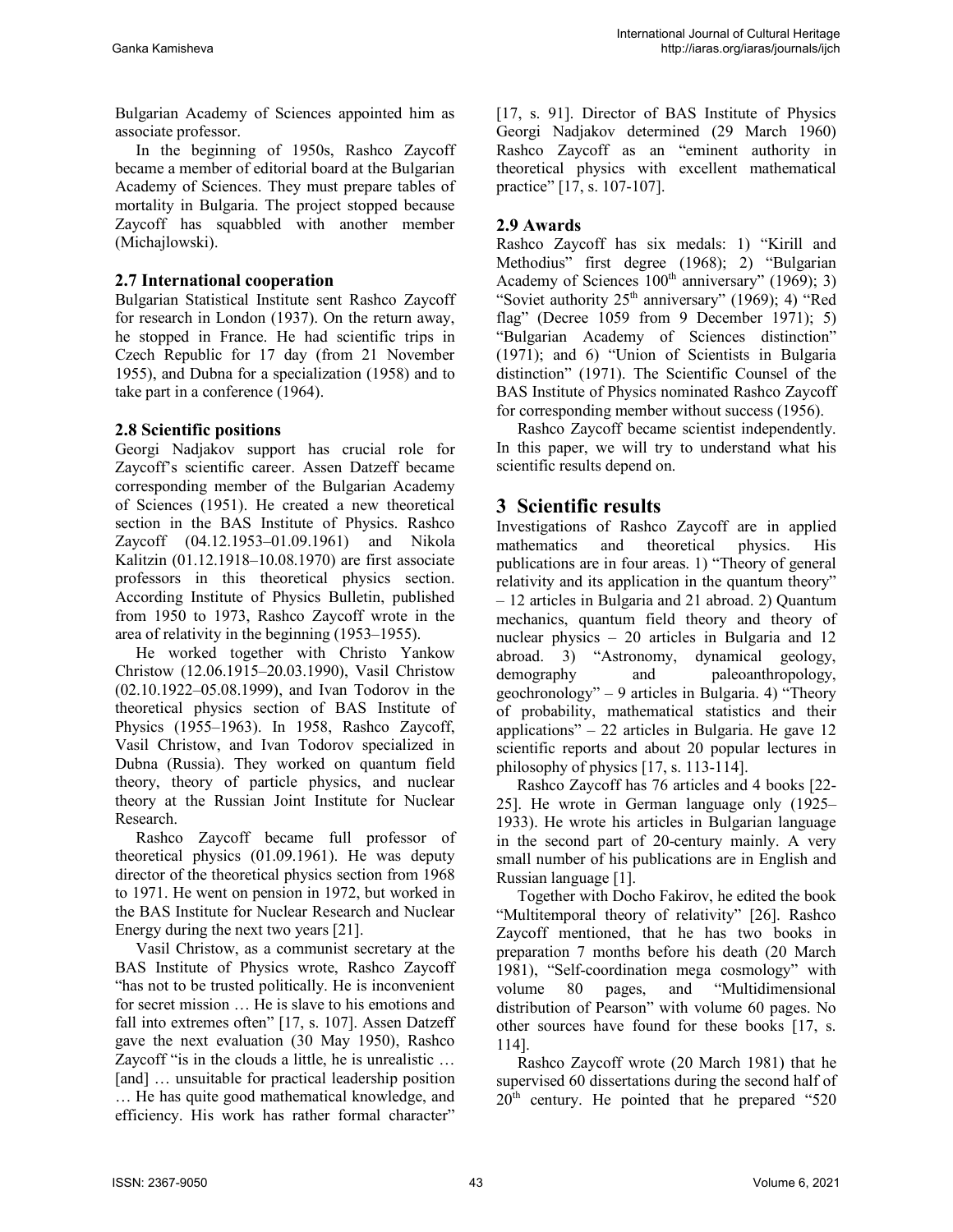reviews in national competitions" [17, s. 114]. He "has 186 articles in theoretical physics and mechanics published in Jahrbuch Űber die Fortschritte der Mathematik (1942–1943)" [17, s. 59].

### **3.1 Relativity (1925–1935)**

Professor Kyrill Popoff wrote the next negative review (26 December 1930): "Mr. Zaycoff lack physics gesture. For him mathematical physics is a jugglery by some elemental transformations. Great name he calls his work as Begrundung indicate that he has no clear concept about real problems. His publications are notes about theories he has studied. They touch: 1) Einstein theory on gravitational and electromagnetic field, and 2) Whittaker and Dirac publications about quantum theory and waves equations. […] Mr. Zaycoff has full consciousness about what he makes and what the value of his results is but he needed new and new publication. [...] There are no clear and well-determined problems in his works. [...] Mr. Zaycoff calculates because loving calculation, but not to say something new" [27, s. 9-10].

Professor Nicola Obreshkov wrote the next review (26 December 1930): "Often, Mr. Zaycoff deviates from Einstein's symbols. He put own symbols and his work is getting much complicated to read sometimes. Although, his work has no scientific interest they show his concentration in difficult problems of relativity. Character of his work is mathematically formal […] Mr. Zaycoff uses original Whittaker work (1928). In it, he modifies Dirac theory with field theory. Zaycoff gives more symmetric formula of this theory, and express the covariant differentiation in detail. Received formulas give in first approximation Dirac wave equations I–II, and their theory of transformation depending of Whittaker's wave equations […] Mr. Zaycoff connects theory of remote parallelism with wave mechanics like of Mandel and Reichenbecher works. He introduces a new (fifth) dimension in four-dimensional world. He presents gravity, electromagnetic and Dirac wave equations by common covariant form using principle of Hamilton. Mr. Zaycoff generalizes mathematically known results. Often, his works suffer from unnecessary formulas. They show that he uses his good mathematical technique to solve modern problems. In that reason, I cannot recommend him for this professorship. I think we must give him a position in the University like an assistant for instance" [27, s. 25-30].

Rashco Zaycoff participated in third competition for theoretical physics professorship (1935) without success. Reviewers (Ivan Tzenoff and Nicola Boneff) gave negative evaluations for him.

Ivan Tzenoff, analytical mechanics professor, wrote (8 July 1935): "Mr. Zaycoff's scientific work has mathematical character. He aims to generalize mathematically various theories in relative and wave mechanics without taking into account their physical side. He put so many formulas in his articles as they are annoying to read even for a mathematician. He has a good mathematical technic. This is a reason why he cannot present us works with physical character according to me […] He wrote many articles on the new wave mechanics, but there is no question about its principles or goals anywhere. In that reason, I cannot recommend Zaycoff for professor of theoretical physics" [28, s. 98-108].

Nicola Boneff, associate professor of astronomy, wrote (8 June 1935): "I find that Zaycoff has some understanding in these difficult fields of theoretical physics. He has good mathematical technics. Another positive aspect of his work is his choice of undecided questions in front of physics. However, he examines formal side of questions only. In that reason, his publications have overloaded with unnecessary transformations often. They are without physical significance. Although, theoretical physics is highly mathematical it is still physics. Zaycoff aspires to increase number of his publications, which prevent him to reach research in depth. He could not claim for a doctorate from a serious European university with any of these publications. Zaycoff illustrates brilliantly the fate of all wunderkinds in Bulgaria. Their talent has wasted by generous praises of parents and relatives instead to be bringing up by hard work and skillful leadership" [28, s. 108-114].

Some historians examine Zaycoff's work later on. Goenner [29-30] analyses unified field theory in Zaycoff articles [31-36]. Biographical remarks have mentioned [29, s. 82]. According Goenner, Zaycoff criticized Einstein "for not having shown whether his constrains on the world metrics be permissible" [29, s. 91]. He "described the mathematical formalism of distant parallelism, and calculated the new curvature scalar in terms of the Ricci scalar and of torsion. He took a more general Lagrangian then Einstein and obtained the variation derivatives in linear and in a simple example in second approximation" [29, s. 91]. According Synge, information for Zaycoff's publications [37-40] came from Zentralblatt für Mathematik [41, p. 490].

### **3.2 Mathematical Statistics (1935–1953)**

Rashco Zaycoff has several articles in the area of mathematical statistics. He investigated "elimination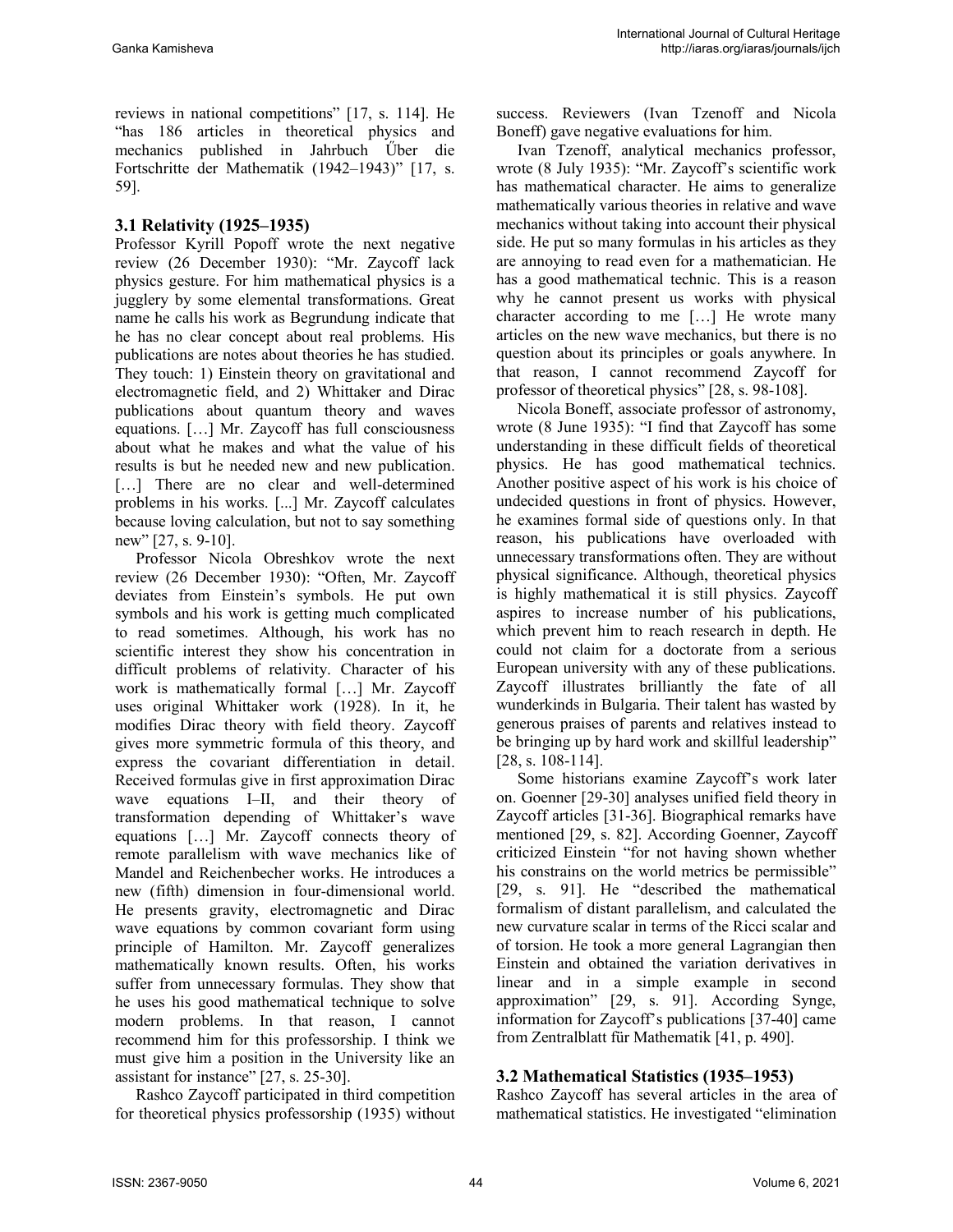of the seasonal component by the method of Dr. A. Wald" [42], "decomposition statistical rows by time in three components" [43], "elimination of an accidental cumulative quantity by the variation difference method" [44], and "elimination the seasonal component from Bulgarian conjuncture rows" [45]. R. Zaycoff "analyzed conjuncture rows" [46], and "marketing indexes for volume and prices of export stocks" [47]. He published "table about mortality of population in Bulgaria 1927–1934" [48]. Docho Fakirov wrote that Rashco Zaycoff has significant contribution for creation the variation differences method. He "separates accidental fluctuations from regular tendency in a line of experimentally determined quantities" [49].

#### **3.3 Nuclear Theory (1953–1972)**

The interest of Rashco Zaycoff in nuclear physics started in Germany. Assen Datzeff wrote (30 May 1950): "During the last war … Zaycoff was mathematician at the Siemens factories … He told me, that he contributed to creation of important nuclear apparatus – betatron in Germany. Actually, he has only general information for it." [17, s. 90].

In the same time, Georgi Nadjakov initiated nuclear physics experimental research at the Bulgarian Academy of Sciences. We find his 10 pages document to creating three new nuclear physics laboratories in Bulgaria. Nadjakov supported Zaycoff's appointment and specialization in the area of particle physics theory.

During the second half of  $20<sup>th</sup>$  Century, Rashco Zaycoff published 20 Bulgarian articles, and 12 articles abroad about "quantum mechanics, quantum field theory, and theory of particle physics".

#### **3.4 Cosmogony**

Rashco Zaycoff has nine Bulgarian publications in "astronomy, dynamic geology, demography, paleoanthropology, and geochronology". He has early publication [39] about theory of expanding universe and cosmological constant [50]. His monograph, "Expanding universe with moving inert matter, and light radiation" [25] has 96 pages. It has four chapters about "relativistic cosmology, elliptic cosmology, general theory of gravitation, [and] dependence between rotation of the Milky Way Galaxy and geological cycles. The book contains 22 new theoretical results and presents more precisely solutions for general theory of relativity in case of expanding universe" [17, s. 114].

# **4 Conclusion**

Rashco Zaycoff is Bulgarian mathematical genius. He used his talent to do theoretical research in physics and applied mathematics. Role of Zaycoff's personal relationship for his scientific investigation is very important. Under the influence of Albert Einstein, he investigated five-dimensional spacetime and unified field theory (1925–1935). His troubles in the Sofia University forced him to do research in the area of mathematical statistics (1936–1953). Georgi Nadjakov is the second eminent physicist influenced and supported Zaycoff scientific research in theoretical particle physics (1953–1982).

*References:* 

- [1] Ch. Y. Christow, D. Fakirov, Prof. Rashco Zaycoff 70 years, *Annuaire de l'Universite de Sofia, Faculte de Physique*, No. 2, 1972, pp. 165-166 (In Bulg.).
- [2] D. Fakirov*,* Prof. Rashco Zaycoff 80 years, *Bulletin of the Bulgarian Physicists Society*, No. 1, 1982, pp. 46-49 (In Bulg.).
- [3] Fakirov, D. 1983. *Prof. Rashco Zaycoff (1901– 1982)*, Sofia (In Bulg.).
- [4] P. Lazarova, Who Prof. Rashco Zaycoff was, *Science*, No. 5, 1992, p. 22 (In Bulg.).
- [5] P. Lazarova, About Prof. Rashco Zaycoff, *World of Physics*, No. 3, 1992, pp. 167-171 (In Bulg.).
- [6] G. Angelova, Genius against oblivion, *Europe 2001*, No. 3-4, 1999 (In Bulg.).
- [7] S. Nikolova, The genuine physicist Rashco Zaycoff and fortune twists, *Bulgare*, 24.03.2008 (In Bulg.).
- [8] M. Zamfirov, P. Getsov, Contributions of Prof. Rashco Zaycoff for theoretical physics development in Bulgaria, *Space, Ecology, Nanotechnology, Security Proceedings Second Scientific Conference with International Participations*, Varna, 2006, pp. 1-6 (In Bulg.).
- [9] M. Zamfirov, Rashco Zaycoff and Albert Einstein. *Union of Scientist in Bulgaria Scientific Reports*, Dobrich, Vol. 8, 2006 (In Bulg.).
- [10] M. Zamfirov, Professor Rashco Zaycoff and Prof. Georgi Maneff – a new look at the conflict between the two scientists, *Annuaire de l'Universite de Sofia St. Kliment Ohridski, Faculte de Physique*, Vol. 101, 2008, pp. 127- 142 (In Bulg.).
- [11] M. Zamfirov, The man and scientist Rashco Zaycoff, *World of Physics*, No. 2, 2008, pp. 178-195 (Bulg.).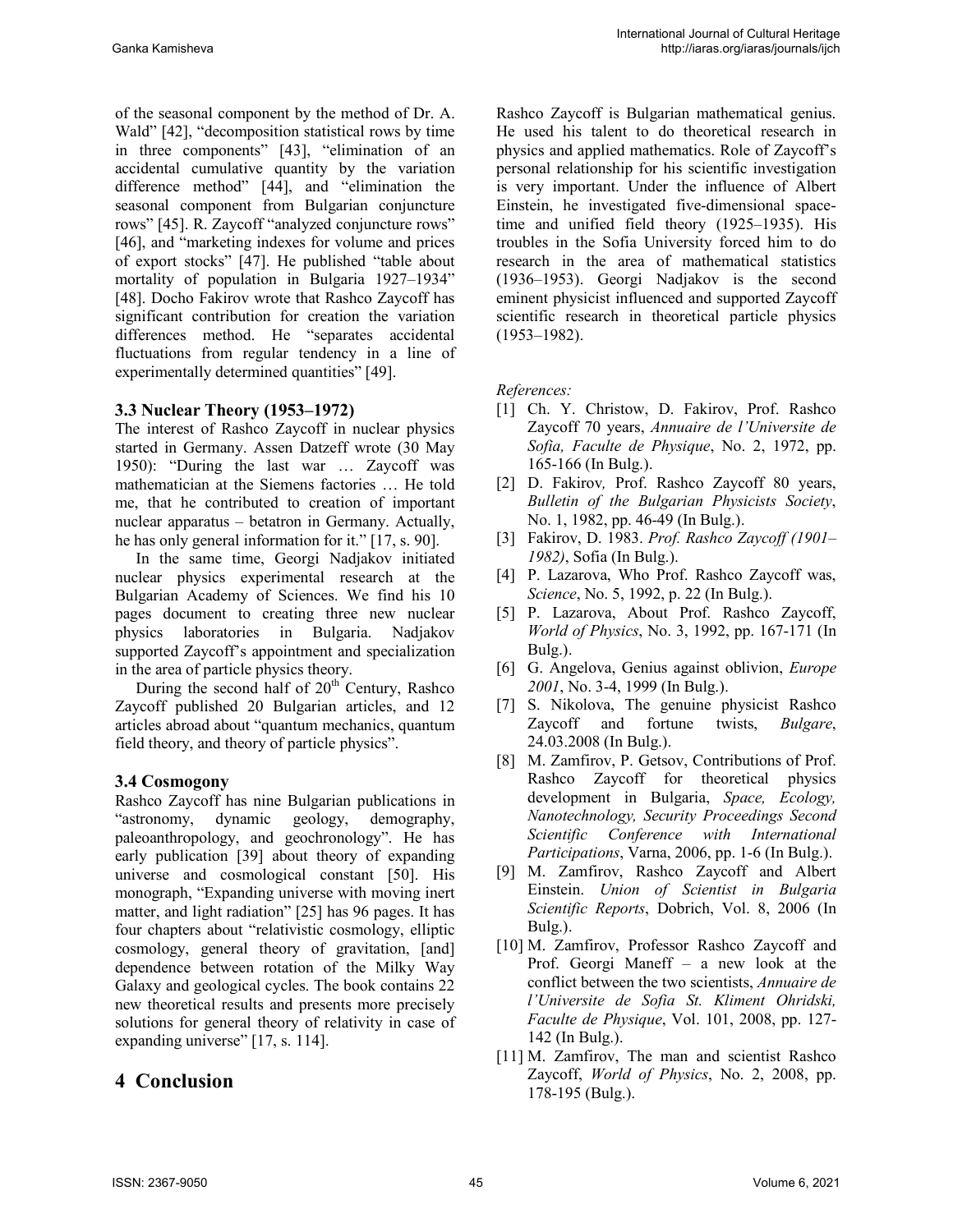- [12] M. Momchilov, K. Kolentsov, Prof. Rashco Zaycoff – Bulgarian man of Einstein's rank, *Insurer Press*, No. 22, 2012, pp. 18-19 (28 November–12 December 2012) (In Bulg.).
- [13] L. Spassov, G. Kamisheva, *Milko Borissov for himself and other for him*. BAS Press, 2008, p. 195 (In Bulg.).
- [14] G. Kamisheva, The Roots of theoretical physics in Bulgaria, *Proceedings of the first joint European Symposium on the History of Physics*, Edited by P. M. Schuster, Living Edition Science, 2010, pp. 291-306.
- [15] G. Kamisheva, Origin of theoretical physics in Bulgaria, *Dissemination and development physics and mathematics on the Balkans*, Edited by A. G. Petrov, G. Kamisheva, R. Kamburova, ISSP, 2012, pp. 34-43.
- [16] G. Kamisheva, *University physics in Bulgaria (1889–1949)*, 2012, p. 47, p. 53, pp.107-110 (Bulg.).
- [17] BAS Scientific Archive, Fund 1c, Register 18, Archival Units 54, Sheets 5-6, 9, 22, 59, 87-88, 90-91, 97-99, 101, 107, 113-114.
- [18] R. Zaycoff, *Memories about Einstein Einstein and his scientific contribution*, 1981, pp. 216- 217 (In Bulg.).
- [19] R. Zaycoff, General theory of relativity, *Einstein and the general theory of relativity*, BAS, 1966, pp. 33-43 (In Bulg.).
- [20] Sofia State Archive, Fund 994к, Register 13, Archival Units 27, Sheets 36, 38-41, 57, 76.
- [21] Ch. Stoyanov (ed.), Professor Rashco Zaycoff (1901 – 1982), *40 anniversary Institute for nuclear research and nuclear energy*, BAS-INRNE, 2012, pp. 151-153 (In Bulg.).
- [22] M. Kalinkov, R. Zaycoff, *Galileo Galilei (1564–1642)*, Science and Art Publ., 1965 (In Bulg.).
- [23] R. Zaycoff, Funfdimensionale Relativitatstheorie, Houdojnik, 1928.
- [24] R. Zaycoff, Statistical Methods, Sofia, 1976 (In Bulg.).
- [25] R. Zaycoff, *Expanding Universe with Moving Inert Matter, and Light Radiation*, INRNE-BAS, 1980.
- [26] N. Kalitzin, *Multitemporal teory of relativity*, BAS, 1975.
- [27] Sofia State Archive, Fund 994к, Register 13, Archival Units 28, Sheet 9-10.
- [28] Sofia State Archive, Fund 994к, Register 13, Archival Units 30, Sheet 98-114.
- [29] H. Goenner, On the history of unified field theory, Part I (ca. 1914 – ca. 1933), *Living Review Relativity*, Vol. 7**,** No. 1, Springer, 2004, p. 82, p. 91, p. 94.
- [30] H. Goenner, On the history of unified field theory, Part II (ca. 1930 – ca. 1965), *Living Review Relativity*, Vol. 17**,** No. 5, Springer, 2014, p. 137.
- [31] R. Zaycoff, Zur Begründung einer neuen Feldtheorie von A. Einstein I-III, *Zeitschrift für Physik*, Vol. 53, 1929, pp. 717-728; Vol. 54, 1929, pp. 590-593, pp. 738-740.
- [32] R. Zaycoff, Zur neuen Quantentheorie, *Zeitschrift für Physik*, Vol. 54, 1929, pp. 588- 589.
- [33] R. Zaycoff, Zu der neuesten Formulierung der Einsteinschen einheitlichen Feldtheorie, *Zeitschrift für Physik*, Vol. 56, 1929, pp. 717- 726.
- [34] R. Zaycoff, Fernparallelismus und Wellenmechanik I-II, *Zeitschrift für Physik*, Vol. 58, 1929, pp. 833-840; Vol. 59, 1929, pp. 110-113.
- [35] R. Zaycoff, Das relativistische Elektron, *Zeitschrift für Physik*, Vol. 61, 1930, pp. 395- 410.
- [36] R. Zaycoff, Über eine allgemeine Form der Diracschen Gleichung, *Annalen der Phisik*, No. 7, 1930, pp. 650-660.
- [37] R. Zaycoff, Über die Einsteinsche Theorie des Fernparallelismus I-III, *Zeitschrift für Physik*, Vol. 66, 1930, pp. 572-576; Vol. 67, 1931, pp. 135-137; Vol. 69, No. 5-6, 1931, pp. 428-430.
- [38] R. Zaycoff, Zur Relativistischen Synthese der Feldvorstellung, *Annalen der Phisik*, No. 9, 1931, pp. 715-732.
- [39] R. Zaycoff, Zür relativistischen Kosmogonie I-II, *Zeitschrift für Astrophysik*, No. 6, 1932, pp. 128–197, pp. 193-197.
- [40] R. Zaycoff, Integrale Theorie von Field und Materie, *Zeitschrift für Physik*, Vol. 85, No. 11- 12, 1933, pp. 788-794.
- [41] J. Synge, *Relativity. The General Theory*, North-Holland Publ. Comp., 1960, p. 490.
- [42] R. Zaycoff, Elimination of the seasonal component by the method of Dr. A. Wald, *Statistical Institute Publications*, Univ. Press, No. 2-3, 1935 (In Bulg.).
- [43] R. Zaycoff, Decomposition statistical rows by time in three components, *Statistical Institute Publications*, Univ. Press, No. 4, 1936 (In Bulg.).
- [44] R. Zaycoff, Elimination an accidental cumulative quantity by the variation difference method, *Statistical Institute Publications*, Univ. Press, No. 1, 1937, pp. 75-120 (In Bulg.).
- [45] R. Zaycoff, Elimination the seasonal component from Bulgarian conjuncture rows,